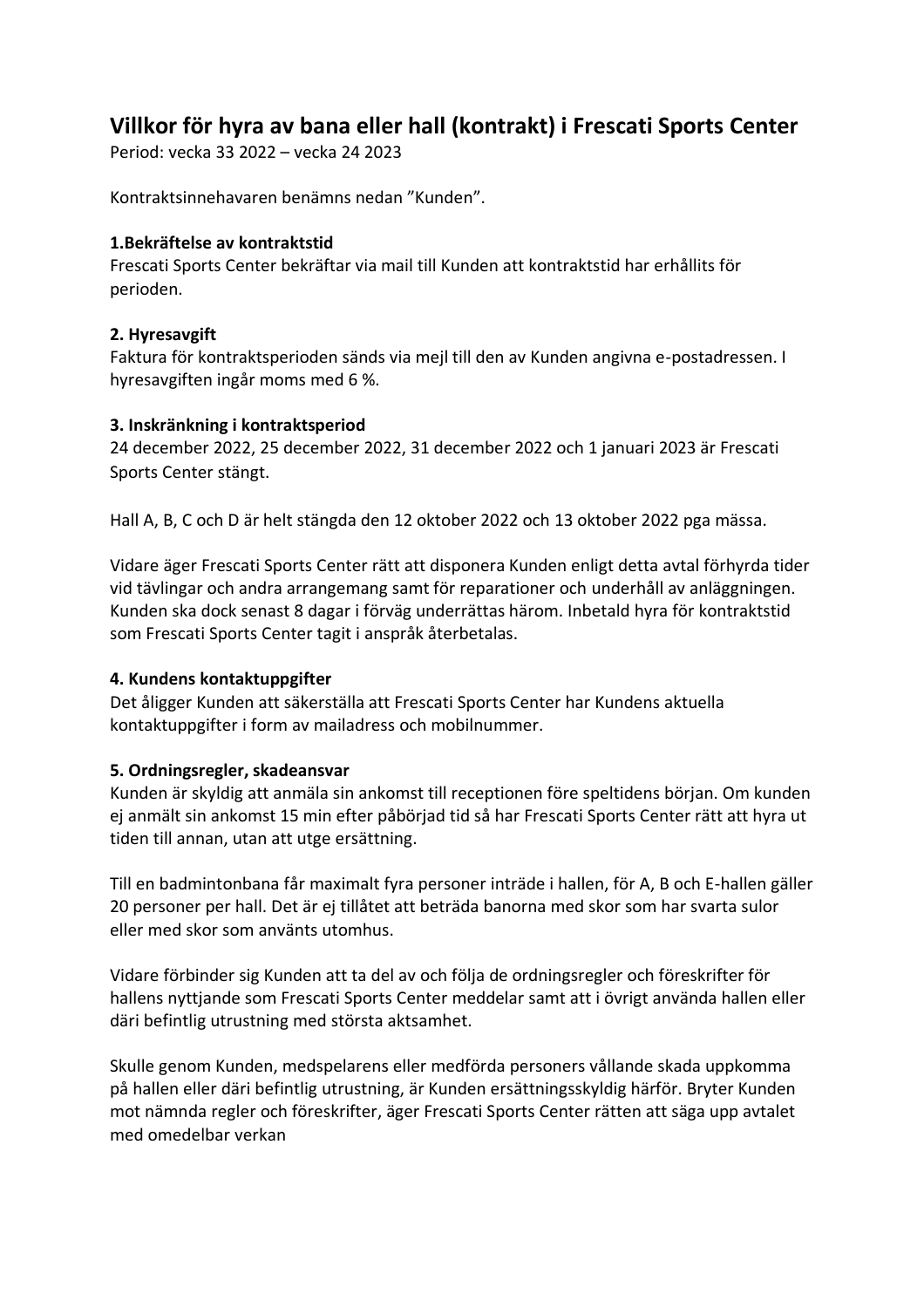## **6. Förkomna värdesaker och effekter**

Frescati Sports Center ansvarar inte för inom hallen förkomna värdesaker och effekter.

#### **7. Force majeure**

Skulle på grund av arbetskonflikt eller annan omständighet Frescati Sports Center möjligheter att fullgöra sina åtaganden enligt avtalet väsentligen försvåras och medföra inskränkningar i avtalad kontraktstid, äger Kunden inte rätt till någon ersättning i anledning härav. Dock ska erlagd avgift återbetalas för kontraktstid, som genom här nämnd omständighet inte kunnat utnyttjas.

#### **8. Ansvarsbefrielse**

Frescati Sports Center är inte skyldig att utge någon skadeersättning till Kunden på grund av bristande uppfyllelse av sina förpliktelser enligt detta avtal. Dock ska erlagd avgift återbetalas för kontraktstid, som inte kunnat nyttjas på grund av Frescati Sports Centers bristande uppfyllelse.

## **9. Viktigt angående hyra av speltid**

Då det utövas flera olika sporter i hallarna så är det möjligt att du som kund, när din speltid börjar, själv behöver sätta upp näten för badminton, eller ta ned dem för att spela innebandy. Detsamma gäller tennisnätet i A-hallen. Den som monterar ned innebandysargen (för att tex spela på halv plan) måste återställa den innan speltidens slut. I E-hallen gäller att kunden själv tar undan sin utrustning innan speltidens slut.

#### **10. Uppsägning av kontrakt**

Kontraktsperioden löper enligt ovan, därefter har Frescati Sports Center och Kunden en dialog om nästföljande kontraktsperiod. Frescati Sports Center kan inte garantera Kunden att det finns tider att hyra efter det att innevarande kontraktsperiod löpt ut.

## **11. Ordinarie kontraktsperiod**

Den ordinarie kontraktsperioden (terminskontrakt) är vecka 33 2022 tom vecka 02 2023, alternativt årskontrakt som sträcker sig vecka 33 2022 – vecka 24 2023.

## **12. Överlåtelse**

Kontraktet får inte överlåtas utan Frescati Sports Centers medgivande

## **13. Studerandepris**

I händelse av att det finns ett särskilt pris för studerande ska kopia på giltigt studentkort mailas till [info@frescatisportscenter.se.](mailto:info@frescatisportscenter.se) Studentpriser finns dock ej för kontraktstider.

#### **14. Försäkring**

Det åligger Kunden att teckna egna försäkringar för olycksfall, stöld mm

## **15. Matchis integritetspolicy och användarvillkor, samt information om personuppgiftsansvarig**

Frescati Sports Center nyttjar bokningssystemet MATCHI. Följande dokument är av stor vikt för dig som Kund att vara informerad om: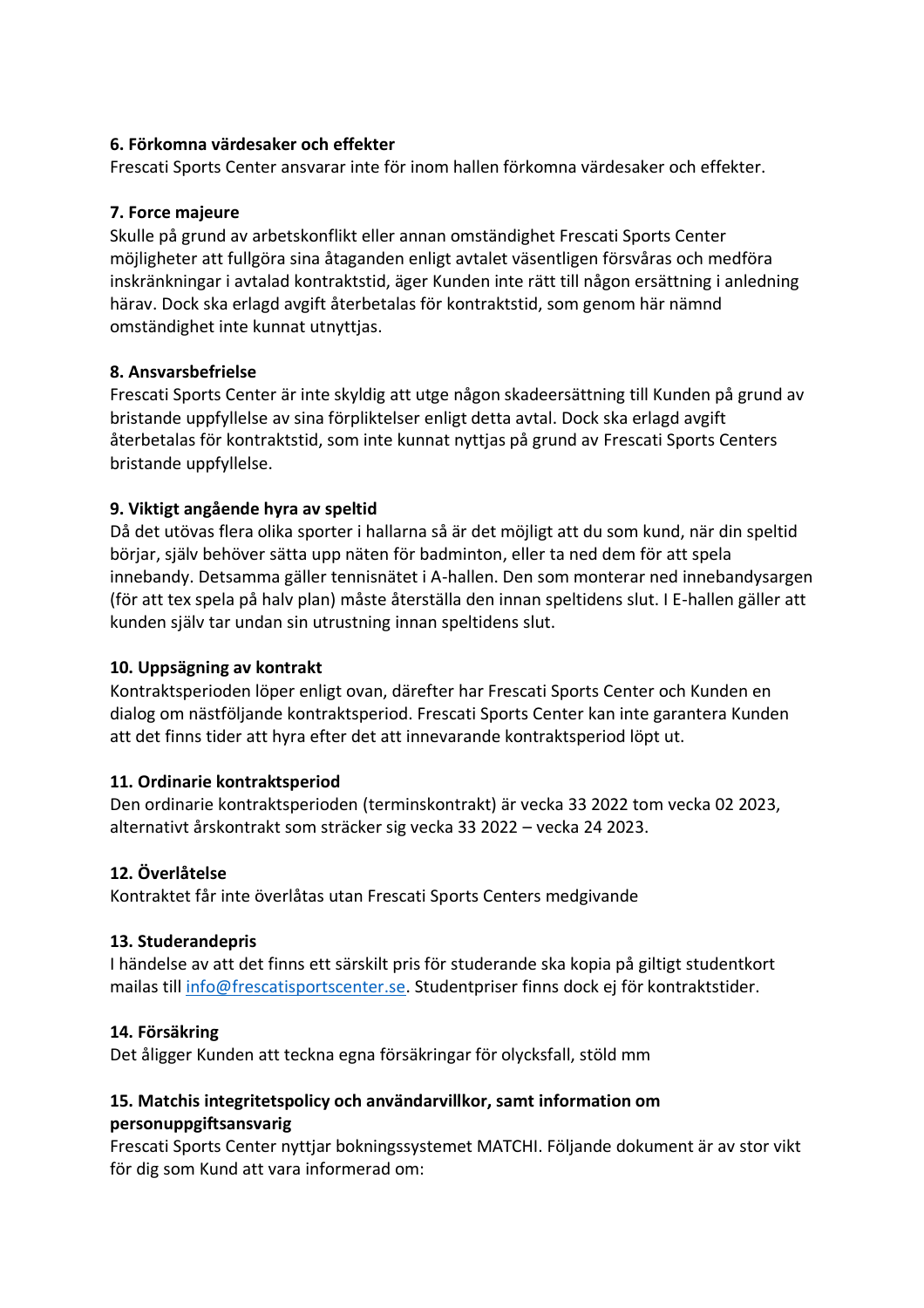Integritetspolicy:<https://www.matchi.se/home/integritypolicy> Användarvillkor:<https://www.matchi.se/home/useragreement>

Personuppgiftsansvarig: AB Frescatihallen, org.nr. 556215-7395, som driver Frescati Sports Center, är ansvarigt för behandlingen av de personuppgifter du registrerar, såsom namn, adress, personnummer, mobil- och telefonnummer samt e-postadress. Dina personuppgifter behandlas i enlighet med Dataskyddsförordningen (GDPR).

## **17. Ledigställande av tid**

Kunden har möjlighet att via bokningssystemet Matchi ledigställa (avboka) tid om Kunden inte kan nyttja den. Kunden erhåller då tillbaka 60% av summan om någon annan bokar tiden. Summan krediteras på kommande fakturor eller betalas ut till Kunden efter det att kontraktsperioden löpt ut.

#### **17. Datum för villkor**

Senast ändrad: 2022-03-14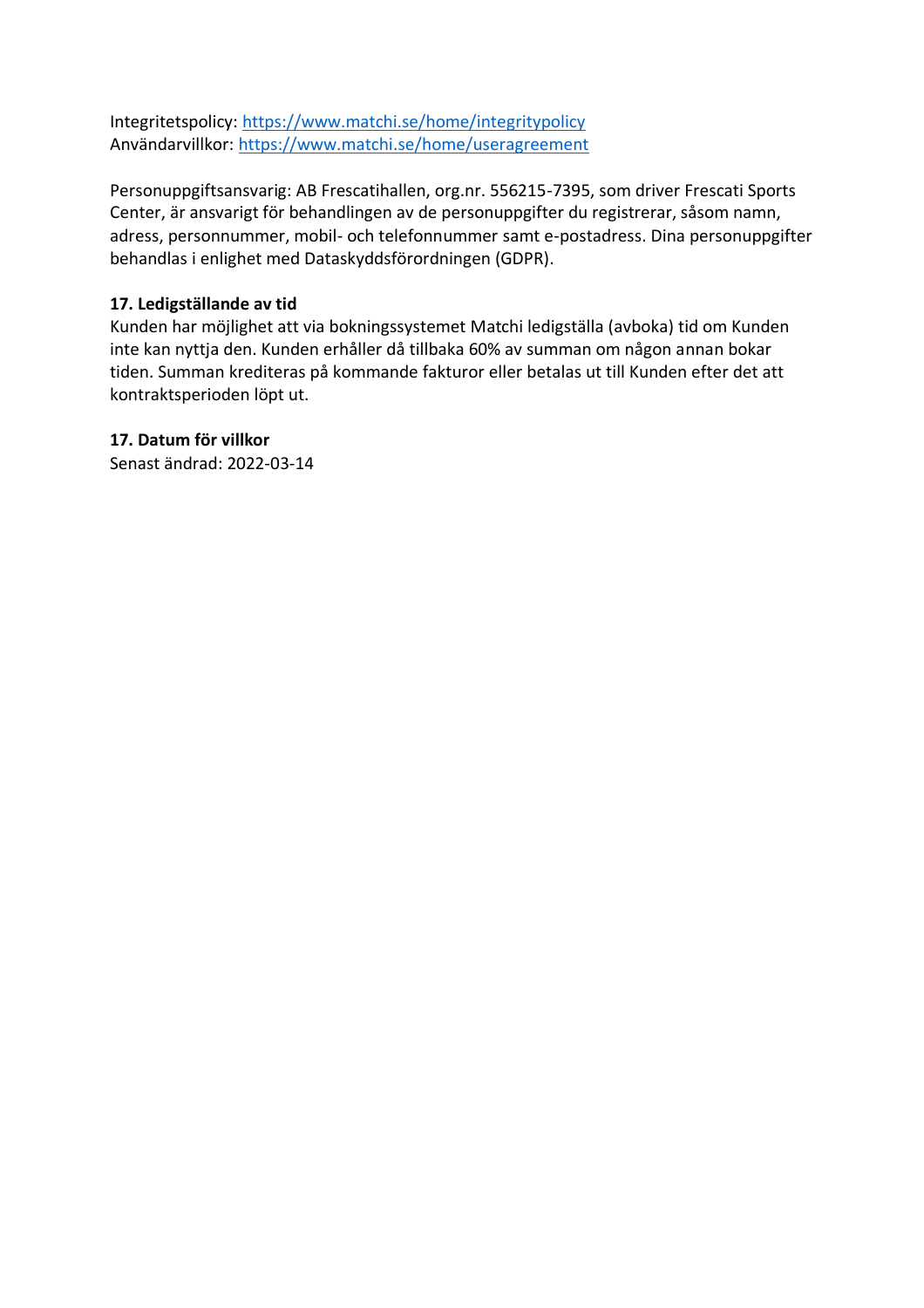# **Terms of conditions for rental of court or hall (contract) at Frescati Sports Center**

Period: week 33 2022 - 24 2023

The contractor will below be mentioned as the "client"

#### **1.Confirmation of contract**

Frescati Sports Center will send a confirmation of the contract to the client via e-mail.

#### **2. The rental fee**

An invoice for the contracted period will be sent out through e-mail to the address assigned by the client. Tax (6%) is included in the price.

#### **3. Restrictions during contracted period**

Frescati Sports Center will be closed 24th of december 2022, 25th of december 2022, 31st of december 2022 and 1st of january 2023.

Hall A,B,C and D will be closed 12th of october and 13th of october due to a fair.

Frescati Sports Center owns the right to dispose the client under this agreement presented times when there are competitions and other arrangements, as well as for repairs and maintenance of the facility. However, the client must be notified in advance at least 8 days before. Paid rent for the contracted time will be refunded.

#### **4. Customer contact information**

It is the responsibility of the client do ensure that Frescati Sports Center has the clients current e-mail- and postal address.

## **5. Rules of regulations and liability**

The client is obligated to report his or her arrival at the reception before the start of the contracted time. If the client has not reported his or her arrival within 15 minutes of the contracted time, Frescati Sports Center has the right to rent out the time without refunding the client.

A maximum of 4 persons will gain access to a badminton court and 20 persons/hall, when it comes to the A, B and E-hall.

It is not allowed to access the badminton courts with shoes that has black soles or shoes used outdoors. Furthermore the client undertakes to take part of and comply with the rules and regulations of the hall, and to use all equipment carefully. If the client, or the person with the client does something that is against these rules, the client will be liable for damages, and Frescati Sports Center owns the right to terminate the contract immediately.

#### **6. Lost items**

Frescati Sports Center are not responsible for lost items.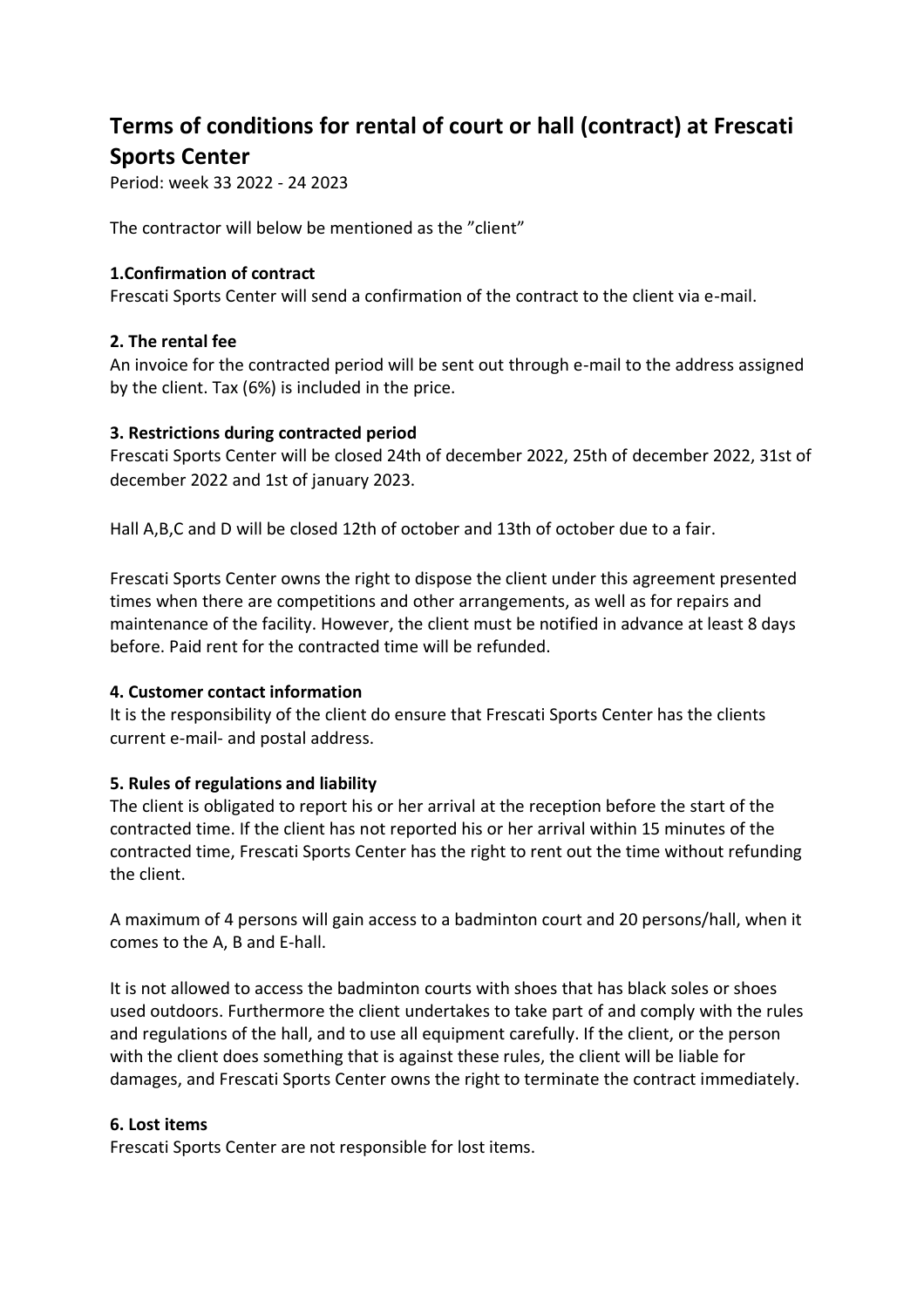#### **7. Force majeure**

Should Frescati Sports Centers ability to fulfill its obligations under the agreement be complicated due to labor disputes or other circumstances, the client shall not be entitled to any compensation for this. Although the fee paid for the contract will be refunded, since it could not be utilized. Frescati Sports Center is not obligated to pay damages to the client due to non-compliance with its obligations under this agreement. Although the prepaid fee for the contract will be refunded, since the contracted time could not be utilized.

#### **8. Disclaimer**

Frescati Sports Center is not obligated to pay damages to the client due to non-compliance with its obligations under this agreement. Although the prepaid fee for the contract will be refunded, since the contracted time could not be utilized.

## **9. Important when renting a time slot**

Since the halls are used for multiple sports, it is possible that you as a client, when your booked time starts, might have to put up the net for badminton, or take them down in order to play floorball. Same goes for the tennis net in A-hallen. If you take down the floorball rink (in order to play on half court), you must put it together before the end of your time slot. In E-hallen, the client must take away their equipment before the end of the time slot.

#### **10. Termination of contracts**

The period of contract is as mentioned above, when the period has ended, Frescati Sports Center and the client will have dialogue about the upcoming period of contract. Frescati Sports Center can not guarantee the Client to keep the contracted time for the next period.

## **11. Regular contract period**

The contracted time is week 33 2022 to week 02 2023 for a one term contract. Or if a client has assigned for a yearly contract, the contracted time is week 33 2022 to week 24 2023.

## **12. Transfer of contracts**

The contract can not be assigned to anyone else without the consent of Frescati Sports Center.

## **13. Student price**

If there is a student price, a copy of a valid student card must be sent to info@frescatisportscenter.se.

#### **14. Insurance**

It is the responsibility of the client to make sure to have insurance for accidents, theft etc.

## **15. Matchi's Privacy Policy and Terms of Use, as well as Personal Data Controller Information:**

Frescati Sports Center uses the MATCHI booking system. The following documents are of great importance to you as a Customer to be informed of: Privacy Policy:<https://www.matchi.se/home/integritypolicy>

Terms of Service:<https://www.matchi.se/home/useragreement>